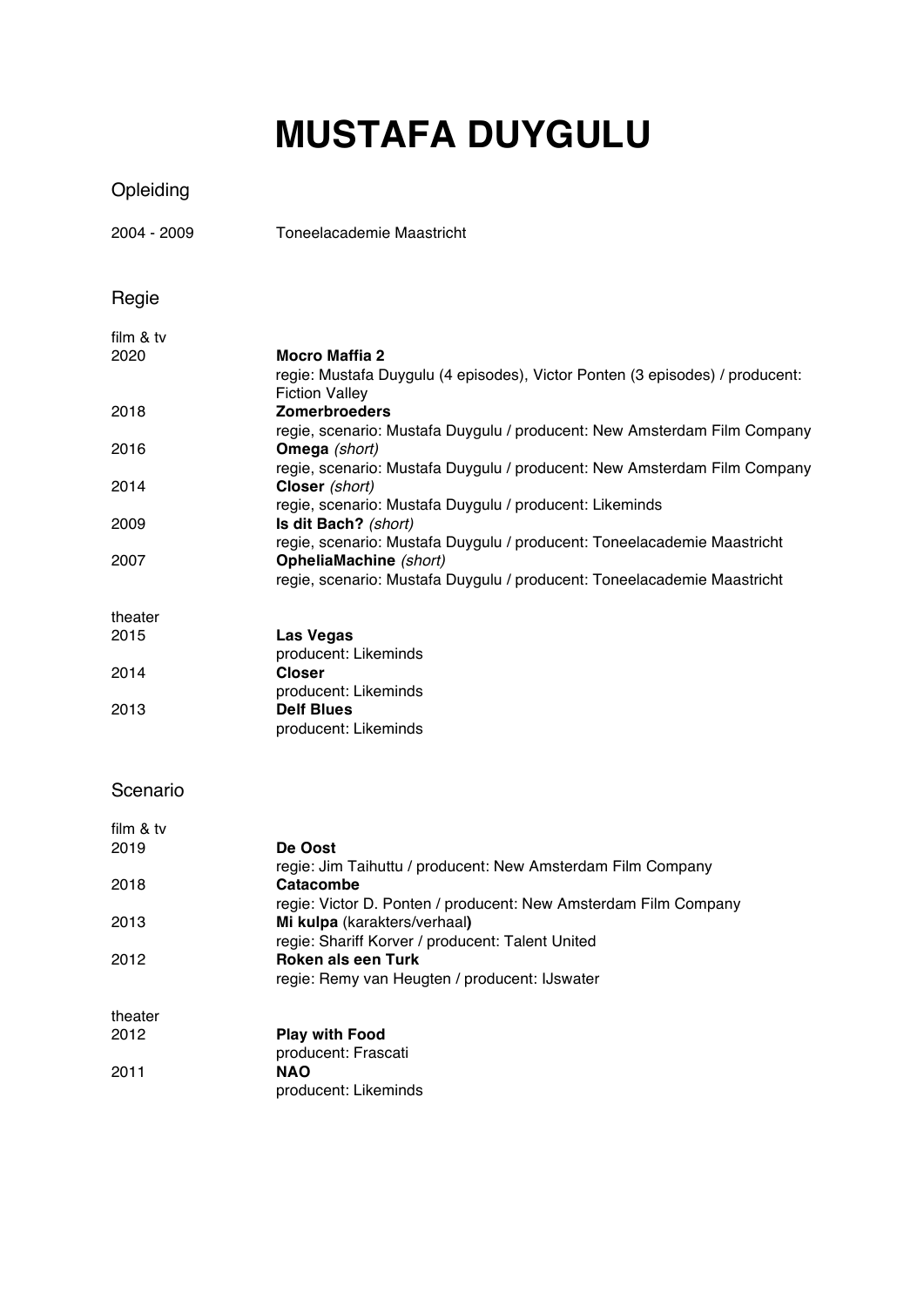#### Acteren

| film & tv |                                                     |
|-----------|-----------------------------------------------------|
| 2020      | Commando's                                          |
|           | producent: NL Film                                  |
| 2019      | Colloseum (short)                                   |
|           | regie: Gonzalo Fernandez / producent: Levitate Film |
|           | De Club van Lelijke Kinderen                        |
|           | producent: Umami Media, Shooting Star Filmcompany   |
|           | DNA                                                 |
|           | producent: Talpa Fictie                             |
|           | <b>Kapsalon Romy</b>                                |
|           | producent: Bos Bros                                 |
| 2018      | Catacombe                                           |
|           | producent: New Amsterdam Film Company               |
|           | <b>Familie Kruys</b><br>producent: Talpa Fictie     |
|           | <b>Bladgoud</b> (short)                             |
|           | producent: Dutch Film Academy                       |
|           | Nieuwe Buren                                        |
|           | producent: Millstreet Film                          |
| 2017      | Godforsaken: Kerstkado                              |
|           | producent: Pupkin                                   |
|           | <b>Nachtschade</b>                                  |
|           | producent: The Rogues                               |
|           | De mannentester                                     |
|           | producent: Endemol Shine                            |
|           | Voor Elkaar Gemaakt                                 |
|           | producent: NL Film                                  |
| 2016      | <b>Flikken Rotterdam</b>                            |
|           | producent: Kaap Holland                             |
|           | J. Kessels                                          |
|           | producent: CTM LEV                                  |
|           | Lockbuster<br>producent: Umami Media                |
| 2014-2017 | <b>Celblok H</b>                                    |
|           | producent: FourOneMedia                             |
| 2013      | <b>Charlie</b>                                      |
|           | producent: Kemna&zonen                              |
|           | Aaf                                                 |
|           | producent: NL Film                                  |
|           | Wolf                                                |
|           | producent: Habbekrats                               |
| 2012      | Bowy is binnen                                      |
|           | producent: KeyFilm                                  |
|           | <b>Roken als een Turk</b>                           |
|           | producent: IJswater                                 |
| 2011      | Van God los                                         |
|           | producent: Pupkin                                   |
|           | Hoe overleef ik<br>producent: Lemming               |
|           | <b>Sterk</b>                                        |
|           | producent: HKU                                      |
| 2010      | Biz (Wij)                                           |
|           | producent: Lemming                                  |
|           | A'dam en E.V.A.                                     |
|           | producent: FlinckFilm                               |
| 2008      | <b>Flikken Maastricht</b>                           |